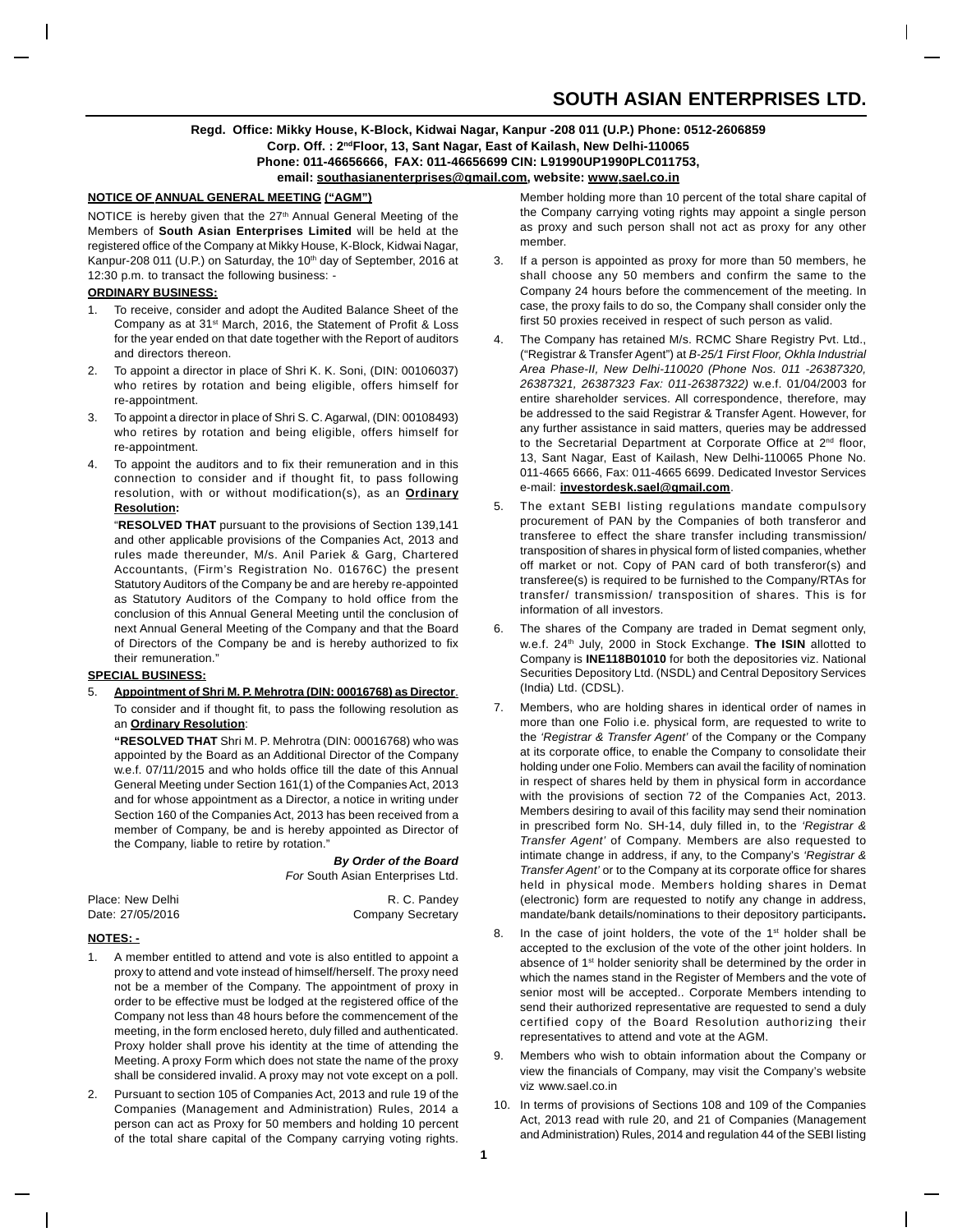## **SOUTH ASIAN ENTERPRISES LTD.**

regulations for votes cast through e-voting, ballot by post and by poll at AGM on the business to be transacted in AGM of the Company on 10/09/2016, the Board of Directors of the Company has appointed Ms. Pooja Gandhi, Practicing Company Secretary, as the scrutinizer.

The procedure with respect to e-voting is provided below: -

- In case of members who receive the notice in electronic mode:
	- (a) Open e-mail and open PDF file viz. 'SAEL e-voting.pdf' with your Client ID No. or Folio No. as password. The said PDF file contains your user ID and password for e-voting. Please note that the password is an initial password.
	- (b) Launch internet browser by typing the URL: https://www.evoting.nsdl.com/ and click on 'Shareholder - Login'.
	- (c) Insert User ID and password as initial password stated in (a) above. Click on 'Login'.
	- (d) Password change menu appears. Change the password with a new password of your choice with minimum 8 digits/ characters or combination thereof. Please do not share your password with any other person and take utmost care to keep your password confidential.
	- (e) Home page of e-voting opens, Click on 'e-voting: Active E-voting Cycles' and select the Electronic Voting Event Number (EVEN) of South Asian Enterprises Limited.
	- (f) Now you are ready for e-voting as 'Cast Vote' page opens.
	- (g) Cast your vote by selecting appropriate option and click on 'Submit'. Thereafter click on 'Confirm' when prompted.
	- (h) Upon confirmation, the message 'Vote cast successfully' will be displayed. Thereafter you will not be allowed to modify your vote.
	- (i) Corporate and institutional shareholders (companies, trusts, societies etc.) are required to send a scanned copy (in PDF/JPG format) of the relevant board resolution/appropriate authorisation, with the specimen signature(s) of the authorised signatory(ies) duly attested, to the Scrutinizer through e-mail at cspoojanichani@rediffmail.com with a copy marked to NSDL's e-mail ID evoting@nsdl.co.in
- B. In case of members who receive the notice by post:
	- (a) User ID and initial password is provided in the separate slip.
	- (b) Please follow the steps from SI. Nos. (b) to (i) mentioned in (A) above, to cast your vote.
- C. Members already registered with NSDL for e-voting can use their existing User Id and password for Login. Thereafter please follow the steps from Sl. Nos. (e) to (i) mentioned in (A) above, to cast your vote.
- In case of any queries, you may refer to the 'Frequently Asked Questions for Shareholders' and e-voting user manual for shareholders available under the downloads section of NSDL's e-voting website www.evoting.nsdl.com. You may also address your queries relating to e-voting to the e-mail lD southasianenterprises@gmail.com
- E. *The period for e-voting will start at 9.00 a.m. on Wednesday, 7th September, 2016 and will end at 5.00 p.m. on Friday, 9th September, 2016. E-voting shall be disabled by NSDL at 5.00 p.m. on 9th September, 2016.*
- F. General Information
	- (a) Every Client ID No./ Folio No. shall have one e-vote,

irrespective of the number of joint holders.

- (b) Voting rights shall be reckoned on the paid-up value of shares registered in the name of the member as on Friday, 2<sup>nd</sup> September, 2016, the cutoff date. Persons who are not members as on cutoff date should treat this notice for information purposes only.
- (c) E-voting right cannot be exercised by a proxy.
- (d) The members may cast their vote by either of the three means viz. e-voting facility, ballot form by post and ballot form at general meeting. In case vote is cast by more than one means then vote cast by e-voting will be counted and vote by other means will be treated as invalid.
- (e) The results of e-voting alongwith the scrutinizer's report will be available on the Company's corporate website: www.sael.co.in under the section 'Investor Relations' and on the website of NSDL within three days of conclusion of the AGM. Such results will also be forwarded to the stock exchange where the Company's shares are listed.
- 11. Those persons, who become members of the Company after the dispatch of this notice of the AGM by the Company and whose names appear in the register of members or register of beneficial holders as on the cut-off date i.e 2<sup>nd</sup> September, 2016 may view the notice of the 27<sup>th</sup> AGM on the Company's website or on the website of NSDL. Such members shall exercise their voting rights through remote e-voting by following the procedure as mentioned above or by voting at the AGM. The ballot by post can be exercised by downloading ballot form from the website of the Company and forwarding the duly filled form to Company so as to reach on or before conclusion of AGM. In case of any difficulty Members may contact the Company or its Registrar and Transfer Agent.
- 12. The register of members of the Company shall remain closed **from** 3<sup>rd</sup> September, 2016 to 10<sup>th</sup> September, 2016 (both days inclusive).
- 13. All documents referred to in the accompanying notice are open for inspection at the registered office of the Company on all days between 11:00 a.m. and 1:00 p.m. up to the date of AGM.
- 14. The submission of form of proxy by a member does not preclude such member from attending and voting at the meeting. The proxy in such event shall not be eligible to attend the meeting. Only bonafide members of the Company whose names appear on the register of members/ proxy holders, in possession of valid attendance slips duly filled and signed will be permitted to attend the meeting. The Company reserves its right to take all steps as may be deemed necessary to restrict non-members from attending the meeting.
- 15. Explanatory statement, pursuant to section 102 of the Companies Act, 2013, relating to the special business to be transacted at this AGM is annexed hereto and forms part of this notice.
- 16. Member/Proxies are requested to bring their copies of the annual report along with admission slips to the meeting. As a measure of economy, copies of annual report and admission slips will not be distributed at the AGM.
- 17. The unclaimed & unpaid dividend upto financial year 1994-95 had been transferred to General Revenue Account of Central Government and can be claimed from Central Government, through Registrar of Companies, U. P. & Uttarakhand. The unclaimed & unpaid dividend for the period from 1995-96 to 1997-98 was transferred in time, to the Investor Education and Protection Fund (IEPF) of Central Government in accordance with Section 205A and 205C of the Companies Act, 1956. Since no dividend had been declared for the year 1998-99 and in subsequent years till date, hence no unclaimed & unpaid dividend remains to be transferred to IEPF.
- 18. The Ministry of Corporate Affairs has taken a "Green Initiative in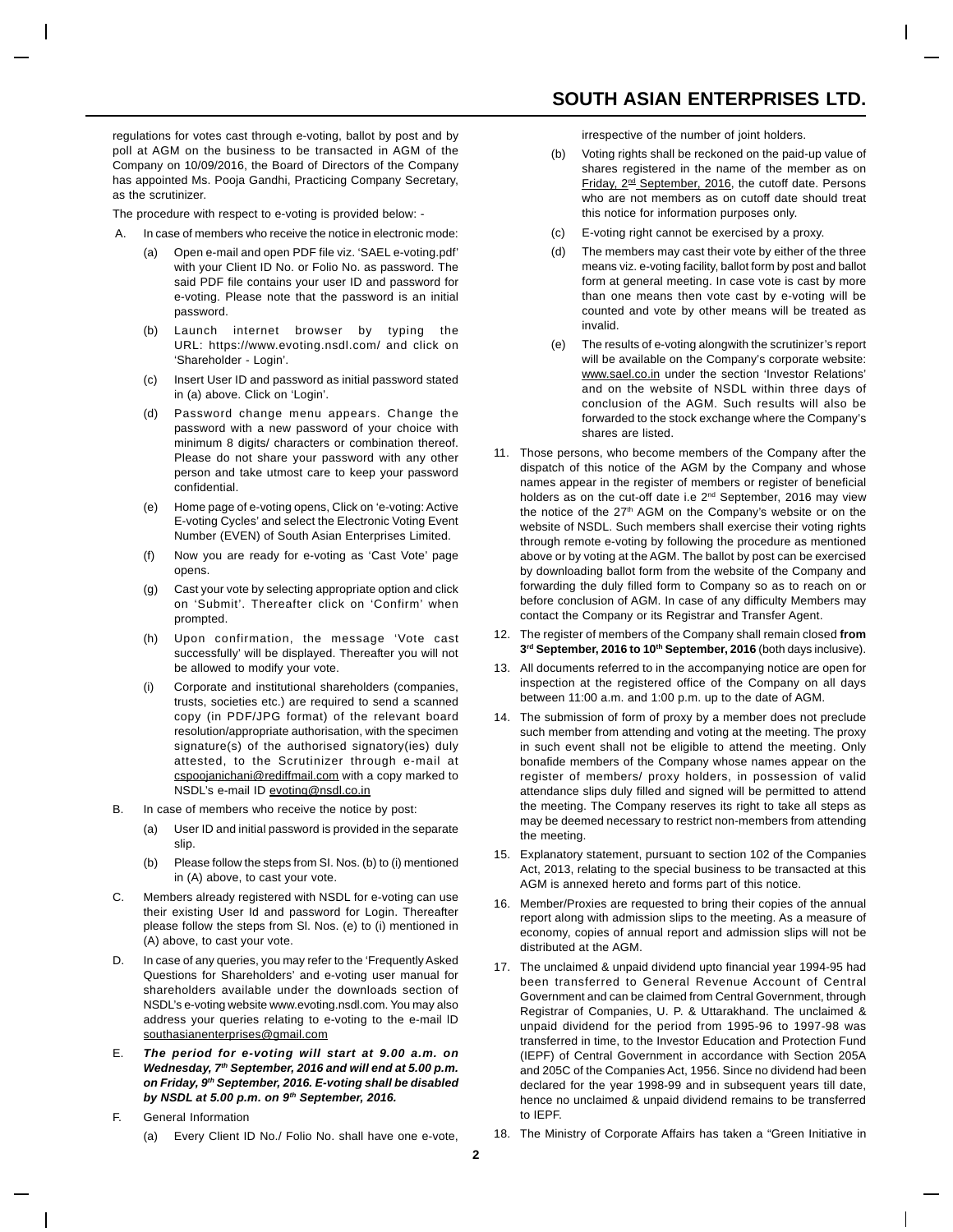the Corporate Governance" by allowing paperless compliances by the Companies and has issued circulars stating that service of notice/ documents including Annual Report can be sent by e-mail to its member. To support this green initiative of the Government in full measure, members who have not registered their e-mail addresses, so far, are requested to register their e-mail addresses, in respect of electronic holdings with the Depository through their Depository Participant. Members holding shares in physical form are requested to send their e-mail address to the Registrar and Transfer Agents M/s. RCMC Share Registry Pvt. Ltd., *B-25/1, First Floor, Okhla Industrial Area Phase-II, New Delhi-110020.*

- 19. The Company in adherence to its policy to provide par excellence investor service, periodically undertakes to locate members whose share certificate are lying undelivered and promptly sends share certificates upon identification of members. With the advent of regulation 39 of SEBI listing regulations, the undelivered shares will be credited to "Unclaimed Suspense Account" with a depository participant in due course. As a consequence inter-alia, the voting rights in respect of such shares shall be stand frozen till shares are restored to members. The members are, therefore requested to update their address in Company's records by informing respective depository participant, in case shares are held in demat (electronic) form and where shares are held in physical form by writing to Company or its Registrar and Transfer Agent.
- 20. Information regarding Directors retiring by rotation and seeking re-appointment:

#### **(A)**

| SI.<br>No.     | Name of<br>Director   | Date of<br><b>Birth</b> | Date of<br>Appoint-<br>ment | <b>Qualifications and</b><br><b>Expertise in specific</b><br>functional areas<br>No. of Board<br>meetings attended<br>during the year                                                                                                                                                                                                                     | List of<br>Companies<br>in which<br>Directorship<br>held as on<br>27/05/2016                                                                                 | <b>Membership</b><br>in the<br><b>Committees</b><br>of other<br>Companies<br>and<br>designation<br>as on<br>27/05/2016                 | Whether<br>qualified<br>u/s 164(2)<br>of the<br>Comapnies<br>Act, 2013 |
|----------------|-----------------------|-------------------------|-----------------------------|-----------------------------------------------------------------------------------------------------------------------------------------------------------------------------------------------------------------------------------------------------------------------------------------------------------------------------------------------------------|--------------------------------------------------------------------------------------------------------------------------------------------------------------|----------------------------------------------------------------------------------------------------------------------------------------|------------------------------------------------------------------------|
| 1              | Shri K. K.<br>Soni    | 14/09/1953              | 30/01/2006                  | B.Com., FCA, FCS<br>He is a qualified<br>Chartered Accountant<br>Company<br>and<br>Secretary with around<br>40 years experience<br>the<br>area<br>in.<br>of<br>Finance, Taxation,<br>Corporate Planning<br>and other corporate<br>affairs.<br>$2$ (Two)                                                                                                   | a) VLS Capital<br>Ltd.<br>b) VLS<br><b>Securities</b><br>Ltd.<br>c) VLS Asset<br>Management<br>Ltd.<br>d) Om Sai<br>Sports Ltd.<br>e) VLS<br>Finance<br>Ltd. | <b>NIL</b><br>Audit<br>Committee<br>Member<br><b>NIL</b><br><b>NIL</b><br><b>Stakeholders</b><br>Relationship.<br>Committee-<br>Member | Yes                                                                    |
| $\overline{2}$ | Shri S. C.<br>Agarwal | 12/01/1962              | 30/01/2006                  | B.A.<br>He<br>has<br>vast<br>experience in field of<br>Accounts, admini-<br>stration.<br>running<br>Amusement Parks<br>and allied areas. He<br>has been associated<br>with the Company<br>since inception in<br>various capacities<br>and<br>was<br>Chief<br>Executive<br>Company<br>оf<br>till<br>29/01/2016<br>desi-<br>gnated as Manager.<br>3 (Three) | a) VLS Capital<br>Ltd.<br>b) VLS Asset<br>Management<br>Ltd.                                                                                                 | <b>NIL</b><br><b>NIL</b>                                                                                                               | Yes                                                                    |

#### **(B) Shareholding of above stated Director (as on 27/05/2016)**

| S. No. I | Name of Director   | No. of Equity Shares held<br>in the Company | Percentage of<br>voting capital |
|----------|--------------------|---------------------------------------------|---------------------------------|
|          | Shri K. K. Soni    | Nil                                         | Nil                             |
| 2)       | Shri S. C. Agarwal | Nil                                         | Nil                             |

#### **Explanatory Statement pursuant to section 102 of the Companies Act, 2013.**

#### **ITEM NO. 5**

Shri M. P. Mehrotra (DIN: 00016768) aged about 76 years was appointed as Additional Director under section 161 of the Companies Act, 2013 by the Board on 07/11/2015. As per provision of section 161 of the Companies Act, 2013 Shri M. P. Mehrotra will hold office upto the conclusion of this Annual General Meeting. He is a Chartered Accountant by profession and a law graduate with over 50 years of rich experience in areas of taxation, administration and financial services besides being the promoter of the Company. He is qualified to be appointed as Director u/s 164 (2) of the Companies Act, 2013.

He had been associated with the Company since its very beginning and was on the Board of Directors till his resignation in July, 2001 and<br>thereafter from 30<sup>th</sup> May, 2007 to 8<sup>th</sup> September, 2014. A notice alongwith requisite deposit has been received from a member of the Company pursuant to Section 160 of the Companies Act, 2013 signifying intention to propose the resolution for appointment of Shri M. P. Mehrotra as Director of the Company liable to retire by rotation at the forthcoming Annual General Meeting.

#### **Details of Director seeking approval of appointment at the Annual General Meeting on 10/09/2016.**

| Name of director                                                                          | Shri M. P. Mehrotra (DIN 00016768)                                                                                                                                                                                                                                                                                                                                                                                                                                                                             |
|-------------------------------------------------------------------------------------------|----------------------------------------------------------------------------------------------------------------------------------------------------------------------------------------------------------------------------------------------------------------------------------------------------------------------------------------------------------------------------------------------------------------------------------------------------------------------------------------------------------------|
| Age                                                                                       | 76 years.                                                                                                                                                                                                                                                                                                                                                                                                                                                                                                      |
| Qualification                                                                             | B. Com. FCA, LL.B.                                                                                                                                                                                                                                                                                                                                                                                                                                                                                             |
| Date of appointment                                                                       | 07/11/2015                                                                                                                                                                                                                                                                                                                                                                                                                                                                                                     |
| No of Board meetings<br>attended during the<br>year                                       | 1 (One)                                                                                                                                                                                                                                                                                                                                                                                                                                                                                                        |
| Other Directorship                                                                        | a. Dhampur Sugar Mills Ltd.<br>b. VLS Finance Ltd.<br>c. VLS Commodities Pvt. Ltd.<br>d. VLS Capital Ltd.<br>e. Jinbhuvish Power Generations Private Ltd.<br>f. Maxim Infracon Private Ltd.<br>g. Delton Cables Ltd.<br>h. Moonrock Hospitality (P) Ltd.<br>i. SBICAP Securities Ltd.<br>i. Baroda Pioneer AMC Ltd.<br>k. Gol Offshore Ltd.<br>I. Vinu Promoters (P) Ltd.<br>m. SBI Pension Funds (P) Ltd.<br>n. Big Wong Hospitality (P) Ltd.<br>o. Mehrotra & Mehrotra, Chartered Accountants -(Sr. Partner) |
| Chairman/ Member of<br>Audit committee as<br>on 27/05/2016.                               | a. Dhampur Sugar Mills Ltd.<br>– Chairman<br>b. Delton Cables Ltd.<br>- Chairman<br>c. SBICAP Securities Ltd.<br>- Chairman<br>d. Baroda Pioneer AMC Ltd.<br>- Member<br>e. Gol Offshore Ltd.<br>- Member<br>SBI Pension Funds (P) Ltd.<br>- Chairman<br>f.<br>g. VLS Finance Ltd.<br>- Member                                                                                                                                                                                                                 |
| Chairman/ Member<br>of Stakeholders<br>Relationship<br>committee as on<br>27/05/2016.     | Nil                                                                                                                                                                                                                                                                                                                                                                                                                                                                                                            |
| Chairman/Member of<br>Nomination<br>and<br>Remuneration<br>committee as on<br>27/05/2016. | a. Dhampur Sugar Mills Ltd. - Chairman<br>b. SBICAP Securities Ltd.<br>- Chairman<br>c. Baroda Pioneer AMC Ltd. -Member<br>d. VLS Finance Ltd. - Member<br>e. Gol Offshore Ltd.- Member                                                                                                                                                                                                                                                                                                                        |
| Chairman/Member of<br>CSR committee as on<br>27/05/2016.                                  | a. SBICAP Securities Ltd.- Chairman<br>b. VLS Finance Ltd. - Member                                                                                                                                                                                                                                                                                                                                                                                                                                            |
| Shareholding in the<br>Company                                                            | 6510                                                                                                                                                                                                                                                                                                                                                                                                                                                                                                           |
| Relationship between<br>directors inter-se                                                | Nil                                                                                                                                                                                                                                                                                                                                                                                                                                                                                                            |

Your directors recommend appointment of Shri M. P. Mehrotra as director of Company.

None of the directors except Shri M. P. Mehrotra and his relatives is concerned or interested in the resolution.

> *By Order of the Board For* South Asian Enterprises Ltd.

Place: New Delhi R. C. Pandey

Date: 27/05/2016 Company Secretary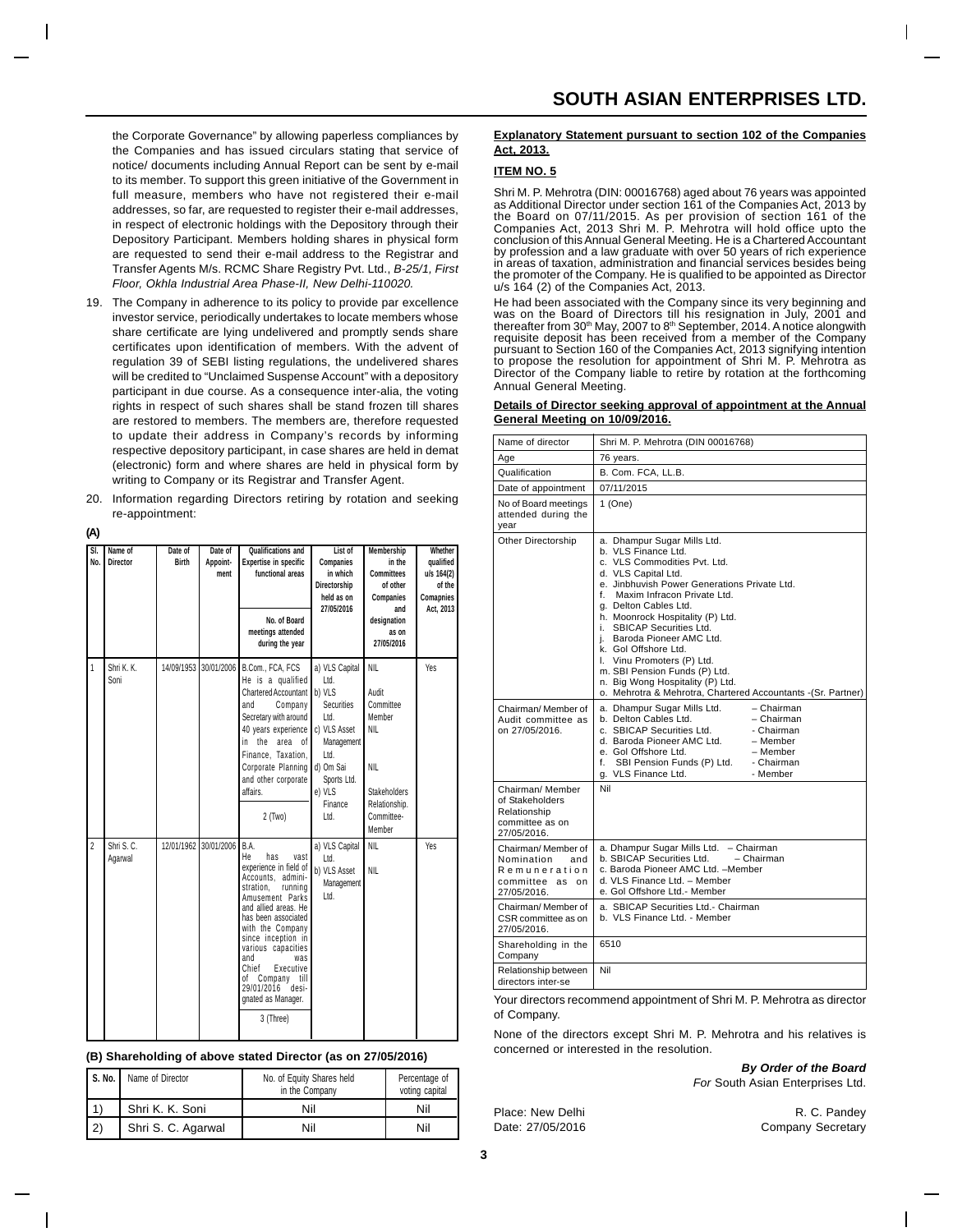SOUTH ASIAN ENTERPRISES LIMITED SOUTH ASIAN ENTERPRISES LIMITED SOUTH ASIAN ENTERPRISES LIMITED ES LIMITED

RPRISES LIMITED

ENTERPRISE

**Regd. Office: Mikky House, K-Block, Kidwai Nagar, Kanpur -208 011 (U.P.) Phone: 0512-2606859 IMITED**<br>SOUTH A Corporate Office: 2<sup>nd</sup>Floor, 13, Sant Nagar , East of Kailash, New Delhi-110065. **Corporate Office: 2ndFloor, 13, Sant Nagar , East of Kailash, New Delhi-110065. Phone: 011-46656666, FAX: 011-46656699 CIN: L91990UP1990PLC011753, Property Control of the State of the State of Control of the State of Control of Control of Control of Control of Control of Control of Control of Control email: southasianenterprises@gmail.com, website: www.sael.co.in** RPRISES LIMITED

51

SOUTH

SOUTH ASIAN ENTERPRISES

SOUTH ASIAN ENTERPRISES LIMITED

SUUTH ASIAN ENT

sub.

IMITED

IMITED

ENTERPRISES LIMITED

ENTERPRISES LIMITED

SOUTH ASIAN ENTERPRISES LIMITED<br>SOUTH ASIAN ENTERPRISES LIMITED<br>SOUTH ASIAN ENTERPRISES LIMITED

SOUTH ASIAN ENTERPRISES LIMIT SOUTH ASIAN ENTERPRISES LIMITED<br>SOUTH ASIAN ENTERPRISES LIMITED<br>SOUTH ASIAN ENTERPRISES LIMITED

SOUTH ASIAN ENTERPRISES LIMIT

SOUTH ASIAN ENTERPRISES LIMITED SOUTH ASIAN ENTERPRISES LIMITED

SOUTH ASIAN ENTERPRISES LIMITED

TH ASIAN ENTERPRISES<br>TH ASIAN ENTERPRISES LIMITH ASIAN ENTERPRISES LIMIT

RPRISES<br>RPRISES LIMIT

TED

 $500T$ 

SOUT

SOUT

SOU

SOU

sol

sol

SO

SO

SC

 $S($ 

S

Ŝ  $\epsilon$ 

 $\mathbf{I}$ 

SOUTH RE 27th Annual General Meeting on Saturday, the 10th day of September, 2016<br>SOUTH ASIAN ENTERPRISES LIMITED<br>SOUTH ASIAN ENTERPRISES LIMITED SOUTH ASIAN RISE**BALLOT FORM**OUTH ASIAN ENTERPRISES LIMITED

SIAN ENT 1 S LIMITED Name of the Member:<br>15 LIMITED 11st holder in case of Joint holding)<br>15 LIMITED 11st holder in case of Joint holding)<br>15 LIMITED SOUTH ASIAN ENTERPRISES LIMITED SOUTH ASIAN ENTERPRISES L<br>15 LIMITER Registered a (1st holder in case of Joint holding)<br>Registered this case of LNTERPRISES MITED

ASIAN ENTERPRI

2 Registered address of sole /first named Member.

SOUTH ASIAN ENTE

SUU !!

SC

**IITED** 

**NITED** 

WITED

MITED

IMITED

IMITED

IMITED

LIMITED

LIMITED

LIMITED

S LIMITED

3 LIMITED

SES LIMIT

 $2N1$ 

TH ASIAN ENTERPRISES SOUTH ASIAN ENTERPRISES LIMITED

3 Registered folio No. OP ID No. and Client ID No. 5 L<br>3 Registered folio No. OP ID No. and Client ID No. 5 L<br>3 Resistered folio Investors holding shares in the CLI RPRISES

(\* Applicable to investors holding shares in dematerialized form)

4 Number of Shares held

SISTES ANTED SOUTH ASIAN ENTERPRISE

RISES IV I/We hereby exercise my vote in respect of Ordinary/Special resolutions enumerated below by recording my assent or LIMITE<br>RISES LIMITES LIMITES LIMITES LIMITES SIAN EN SOU dissent to the said resolution in the following manner: S **UNAITED** 

IMITED

LIMITED

S LIMITED

IMITED

| Serial<br>No. | Particulars                                                                                                                                                                                                                         | No. of<br><b>Shares</b><br>held by me/us | I/We assent<br>to the<br>resolution (For) | I/We dissent to<br>the resolution<br>(Against) |  |
|---------------|-------------------------------------------------------------------------------------------------------------------------------------------------------------------------------------------------------------------------------------|------------------------------------------|-------------------------------------------|------------------------------------------------|--|
|               | To receive, consider and adopt the audited balance sheet of<br>the Company as at 31st March, 2016, the Statement of Profit<br>& Loss for the year ended on that date together with the report<br>of auditors and directors thereon. |                                          |                                           |                                                |  |
|               | To appoint a director in place of Shri K. K. Soni,<br>(DIN: 00106037) who retires by rotation and being eligible,<br>offers himself for re-appointment.                                                                             |                                          |                                           |                                                |  |
|               | To appoint a director in place of Shri S. C. Agarwal,<br>(DIN: 00108493) who retires by rotation and being eligible,<br>offers himself for re-appointment.                                                                          |                                          |                                           |                                                |  |
|               | To appoint the auditors and to fix their remuneration.                                                                                                                                                                              |                                          |                                           |                                                |  |
|               | Appointment of Shri M. P. Mehrotra (DIN: 00016768) as director.                                                                                                                                                                     |                                          |                                           |                                                |  |

NTERP

N ENTERPRISES L

ENT **Note: Please read the enclosed instructions.**EN

SOUTH ASIAN ENTERPRISES<br>SOUTH ASIAN ENTERPRISES<br>SOUTH ASIAN ENTERPRISES LENTERPRISES LIMITED SOUTH ASIAN ENTERPRIS<br>SOUTH ASIAN ENTERPRIS RPRISES ENTERPRISES LIMI SOUTH ASIAN ENT NTERPRISES LIMITED SES LIMITED SOUTH ASIAN ENT S HIMITED VENTERPRI

Place: S LIMITED SOUTH ASIAN ENTERPRISES LIMITED SOUTH ASIAN ENTERPRISE ru ASV Date: SUPPER SOUTH A CIAN ENTERPRISES FINITED Signature of the Member (s) SOUTH ASIAN ENTERPRISE SOUTH ASIAN ENTERPRIS<br>SOUTH ASIAN ENTERPRIS<br>SOUTH ASIAN ENTERPRIS SOUTH ASIAN ENTERPRIS<br>SOUTH ASIAN ENTERPRIS<br>SOUTH ASIAN ENTERPRIS SOUTH ASIAN ENTERPRIS<br>SOUTH ASIAN ENTERPRIS SOUTH ASIAN ENTERPRI N ENTERPRI C I IMITED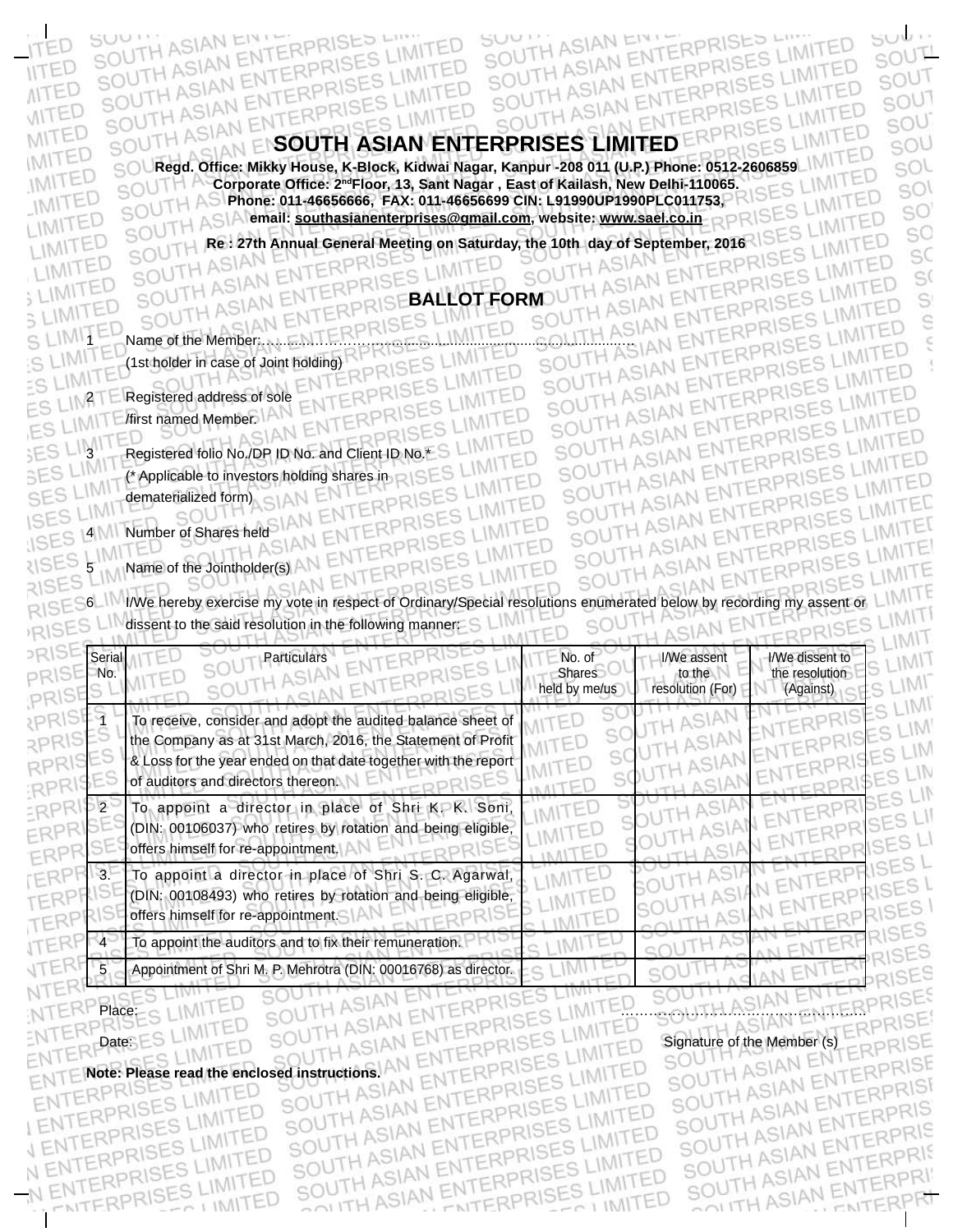# **INSTRUCTIONS FOR FILLING THE BALLOT FORM** ASIAN

1 A member desiring to exercise vote by ballot may complete this Ballot Form and send it to the Company by post addressed to scrutinizer at the corporate office of the Company. Envelops, containing Ballots if sent by courier or registered post or delivered personally at the expense of the members will also be accepted. The member may choose to tender the ballot form at the time of Annual General Meeting in the ballot box kept at the venue.

ASIAN

2 Vote can be exercised by e-voting facility provided for this purpose and details thereof has been provided in accompanying notice. Members are requested to exercise vote either by ballot or e-voting. In case voting is exercised both through e-voting and ballot, the vote through e-voting will supersede ballot in all cases i.e. voting by ballot will be rendered invalid.

13 This form should be completed and signed by the member (as per the specimen signature registered with the Company ). In case of jointholding, this form should be completed and signed by the first named member and in his/her absence, by the next named member.

4 Incomplete/Unsigned Postal Ballot Form will be rejected. Vote exercised through multiple forms i.e. more than one form will M A render the vote invalid and all Ballot forms will be treated as invalid. SO

5 Duly completed ballot form should reach the Company not later than the conclusion of annual general meeting on Saturday, the 10th day of September 2016. Ballot form received after this date will be strictly treated as if the reply from the member has not been received.

6 Voting rights for ballot shall be reckoned on the paid up value of shares registered in the name of the shareholders on the cut-off date i.e 02/09/2016.

 $\supset \mathbb{R} \setminus \mathbb{S} \mathbb{E}$  The ballot shall not be exercised by a duly appointed proxy except in annual general meeting.

In case of shares held by companies, trusts, societies etc. the duly completed ballot form should be accompanied by a certified true copy of Board Resolution/ Authority letter together with attested specimen signature(s).

\*\*\*\*\*\*\*\*\*\*

The decision of scrutinizer on the validity of ballot form will be final.

SC

ASIAN

**AITED** 

**VITED** 

MITED

IMITED

**RISES** コハ RISE

IM<sub>11</sub>

ASIAN

SO SIAN ASIAN<sub>E</sub>

ERPRIS ASIAN TERPRI ERPRI NTERPR EN1 ASIAN ERPF ASIAN ENT ASIAN ASIAN ASIAN ENTERP ASIAN SIAN ASIAN ENTE SIAN ENTERPRI NTERPRI

suu <u>.</u> SOUT

SOUT

SOUT

SOU

SOU

sol

SOI SO SC sC S( S Ŝ Ś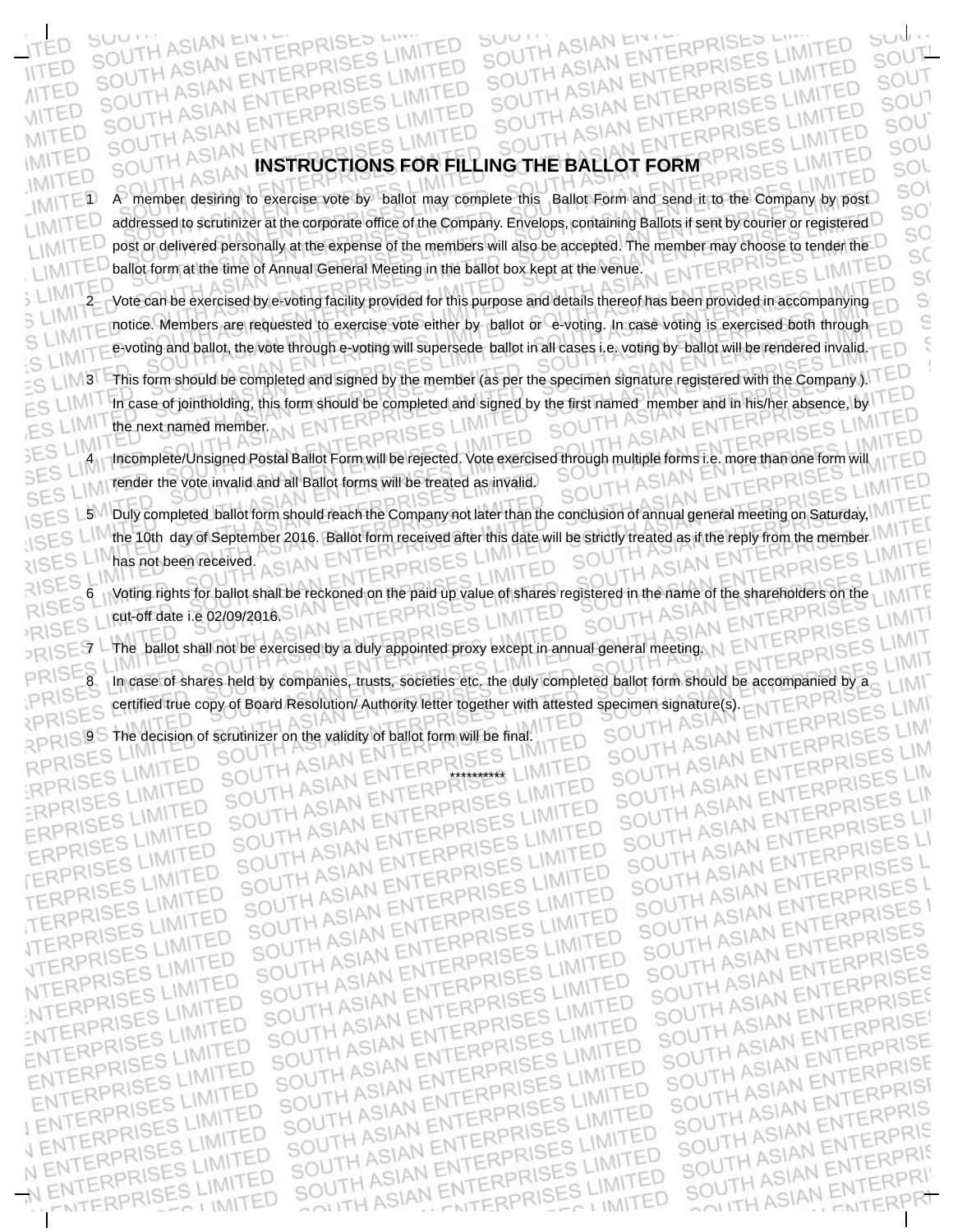# **SOUTH ASIAN ENTERPRISES LIMITED**

IMITED

SUUTH ASIAN EI

ASIAN

NTERP

ASIAN  **CIN: L91990UP1990PLC011753 Regd. Office: Mikky House, K-Block, Kidwai Nagar, Kanpur -208 011 (U.P.) Phone: 0512-2606859** -IM **Corporate Office: 2ndFloor, 13, Sant Nagar , East of Kailash, New Delhi-110065. email: southasianenterprises@gmail.com, vebsite: www.sael.co.in, Phone: 011-46656666, FAX: 011-46656699 TED**<br>Computer 27th Annual General Meeting on Saturday. the 10th day of Sentember 2016

**27th Annual General Meeting on Saturday, the 10th day of September, 2016**

**RISES** LForm of Proxy

|                            | Name of the Member(s):                                                                                                                                                                                                                                                                                                                                                                              |  | (Pursuant to Section 105(6) of Companies Act, 2013 and Rule 19(3) of the Companies (Management and Administration) Rules, 2014 |                    |            |                |
|----------------------------|-----------------------------------------------------------------------------------------------------------------------------------------------------------------------------------------------------------------------------------------------------------------------------------------------------------------------------------------------------------------------------------------------------|--|--------------------------------------------------------------------------------------------------------------------------------|--------------------|------------|----------------|
| <b>Registered Address:</b> |                                                                                                                                                                                                                                                                                                                                                                                                     |  |                                                                                                                                |                    |            |                |
| E-Mail id:                 |                                                                                                                                                                                                                                                                                                                                                                                                     |  |                                                                                                                                |                    |            |                |
|                            | Folio No./DP ID/Client ID:                                                                                                                                                                                                                                                                                                                                                                          |  |                                                                                                                                |                    |            |                |
| No. of Shares Held:        |                                                                                                                                                                                                                                                                                                                                                                                                     |  |                                                                                                                                |                    |            |                |
|                            | I/We, being the holder(s) of                                                                                                                                                                                                                                                                                                                                                                        |  | shares of the above named company, hereby appoint                                                                              |                    |            |                |
|                            | Name:                                                                                                                                                                                                                                                                                                                                                                                               |  |                                                                                                                                |                    |            |                |
|                            | Address:                                                                                                                                                                                                                                                                                                                                                                                            |  |                                                                                                                                |                    |            |                |
|                            |                                                                                                                                                                                                                                                                                                                                                                                                     |  |                                                                                                                                | Signature of proxy |            |                |
| Or failing him             | E-Mail id:                                                                                                                                                                                                                                                                                                                                                                                          |  |                                                                                                                                |                    |            |                |
| $2^{-}$                    | Name:                                                                                                                                                                                                                                                                                                                                                                                               |  |                                                                                                                                |                    |            |                |
|                            | Address:                                                                                                                                                                                                                                                                                                                                                                                            |  |                                                                                                                                |                    |            |                |
|                            |                                                                                                                                                                                                                                                                                                                                                                                                     |  |                                                                                                                                | Signature of proxy |            |                |
|                            | E-Mail id:                                                                                                                                                                                                                                                                                                                                                                                          |  |                                                                                                                                |                    |            |                |
| Or failing him             |                                                                                                                                                                                                                                                                                                                                                                                                     |  |                                                                                                                                |                    |            |                |
| з.                         | Name:                                                                                                                                                                                                                                                                                                                                                                                               |  |                                                                                                                                |                    |            |                |
|                            | Address:                                                                                                                                                                                                                                                                                                                                                                                            |  |                                                                                                                                |                    |            |                |
|                            |                                                                                                                                                                                                                                                                                                                                                                                                     |  |                                                                                                                                |                    |            |                |
|                            |                                                                                                                                                                                                                                                                                                                                                                                                     |  |                                                                                                                                | Signature          |            |                |
|                            | E-Mail id:                                                                                                                                                                                                                                                                                                                                                                                          |  |                                                                                                                                | of proxy           |            |                |
| <b>Resolution</b>          | as my/our proxy to attend and vote (on a poll) for me/us and on my/our behalf at the 27 <sup>th</sup> Annual General Meeting of the Company, to be<br>held on the 10 <sup>th</sup> day of September 2016 at 12:30 P.M. at Mikky House, K-Block, Kidwai Nagar, Kanpur -208 011 (U.P.) and at any<br>adjournment thereof in respect of such resolutions as are indicated below:<br><b>Description</b> |  |                                                                                                                                |                    | (Optional) |                |
| number                     |                                                                                                                                                                                                                                                                                                                                                                                                     |  |                                                                                                                                |                    | For        | <b>Against</b> |
| <b>Ordinary Business</b>   |                                                                                                                                                                                                                                                                                                                                                                                                     |  |                                                                                                                                |                    |            |                |
|                            | To receive, consider and adopt the Audited Balance Sheet of the Company as at 31 <sup>st</sup><br>March, 2016, the statement of Profit & Loss for the year ended on that date together with                                                                                                                                                                                                         |  |                                                                                                                                |                    |            |                |
|                            | the Report of Auditors and Directors thereon.                                                                                                                                                                                                                                                                                                                                                       |  |                                                                                                                                |                    |            |                |
|                            | To appoint a Director in place of Shri K. K. Soni, (DIN: 00106037) who retires by rotation                                                                                                                                                                                                                                                                                                          |  |                                                                                                                                |                    |            |                |
|                            | and being eligible, offers himself for re-appointment.                                                                                                                                                                                                                                                                                                                                              |  |                                                                                                                                |                    |            |                |
|                            | To appoint a director in place of Shri S. C. Agarwal, (DIN: 00108493) who retires by<br>rotation and being eligible, offers himself for re-appointment.                                                                                                                                                                                                                                             |  |                                                                                                                                |                    |            |                |
|                            | To appoint the Auditors and to fix their remuneration.                                                                                                                                                                                                                                                                                                                                              |  |                                                                                                                                |                    |            |                |
| <b>Special Business</b>    |                                                                                                                                                                                                                                                                                                                                                                                                     |  |                                                                                                                                |                    |            |                |

Signed this day of SOU 2016

D

**IITED** 

**NITED** 

VITED

MITEL

IMITED

IMITED

IMITED

LIMITED

LIMIT

**LIMI** 

SLIMI

LIMI

LIM

LIM

 $=$ SLIM

ES LIP

ES LI

**SESL** 

SES<sub>L</sub>

SES

**ISES** 

**JSES** 

**RISES** 

RISE

RISE

PRISE

PRISI

PRIS

**PRIS** 

**RRIS** 

RPRIS

RPRI

ERPR

ERPR

ERPF

**FERPI** 

TERP

TERP

ENI EN1

N

R

IMITED Signature of Shareholder—————————— Signature of Proxy Holder(s) ——————————————

 $IMII$ 

**NOTE :**

1. The Proxy Form must be deposited at the Registered Office of the Company not less than 48 hours before the time fixed for holding the meeting. A Proxy need not be a Member. holding the meeting. A Proxy need not be a Member.

**DPR** 

IMITE

TED

IMITED

IMI

Affix Revenue **Stamp** 

AN ENTERPRIS

 $\mathbf l$ 

ENTE NTER

١C

SIAN

suu

 $50UT$ 

SOUT

SOUT

SOU

SOU

sol

sol

SO

sO

IMITED

TED

TED

IMITED

The form should be signed across the stamp as per specimen signature registered with the Company.  $\Box$  In case of joint holding, all the joint holders must sign the proxy form.

ASIAN

**3.** In case of joint holding, all the joint holders must sign the proxy form.

JTHI

ASIAN

4. It is optional to put a "X" in the appropriate column against the resolution indicated in the box. If you leave the 'For' or 'Against' column blank against any or all resolutions, your proxy will be entitled to vote in the manner as he/she thinks appropriate.IMILE SOUTH! **JTH ASIAN EN**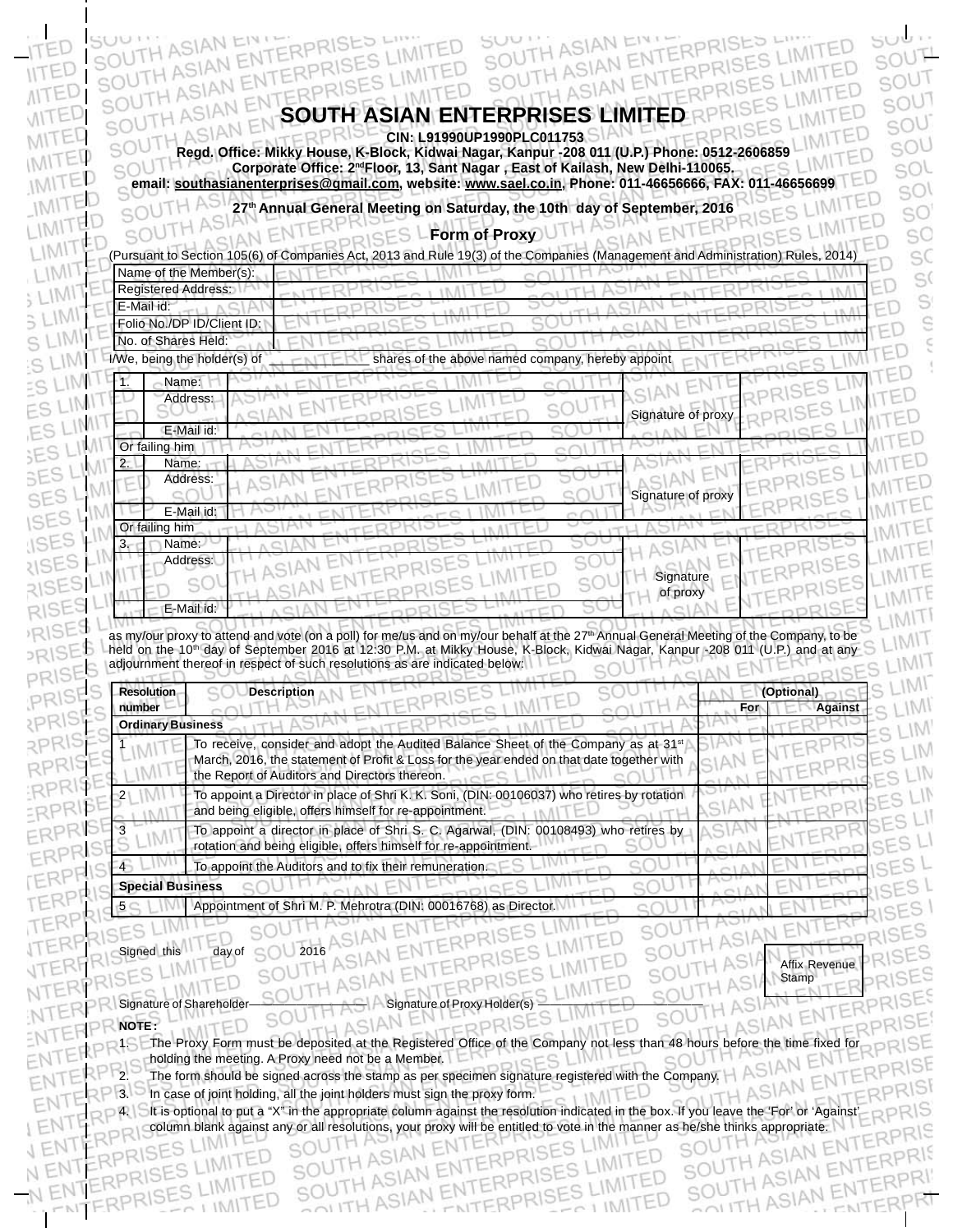## SOUTH ASIAN ENTERPRISES LIMITED SOUTH ASIAN ENTERPRISES SIAN ENTERPRISES ERPRISES LIMITED ISES LIMITE SOUTH ASIAN ENT

**Regd. Office: Mikky House, K-Block, Kidwai Nagar, Kanpur -208 011 (U.P.) Phone: 0512-2606859 CIN: L91990UP1990PLC011753** sou **Corporate Office: 2<sup>nd</sup>Floor, 13, Sant Nagar , East of Kailash, New Delhi-110065.** 

SUU I'LL ASIAN ENT

TH ASIAN

**ASIANE** 

ASIAN

**email: southasianenterprises@gmail.com, website: www.sael.co.in, Phone: 011-46656666, FAX: 011-46656699**<br>SOUTH ASIAN ENTERPRISES<br>SOUTH ASIAN ENTERPRISES **ATTENDANCE CARD Twenty Seventh Annual General Meeting Saturday, the 10th day of September, 2016**

| NAME OF THE ATTENDING MEMBER(S)<br>(IN BLOCK LETTERS)                                                                 |
|-----------------------------------------------------------------------------------------------------------------------|
| * Folio No.                                                                                                           |
| DP ID                                                                                                                 |
| <b>Client ID</b>                                                                                                      |
| No. of Shares Held                                                                                                    |
| NAME OF PROXY (IN BLOCK LETTERS,                                                                                      |
| TO BE FILLED IN IF THE PROXY ATTENDS                                                                                  |
| <b>INSTEAD OF MEMBER)</b>                                                                                             |
| boroby recept my presence at the 27th Annual General Meeting of the Company at Mikky House<br>Kidwai Nagar<br>K Plock |

I hereby record my presence at the 27<sup>th</sup> Annual General Meeting of the Company at Mikky House, K-Block, Kidwai Nagar,<br>Kanpur - 208 011 (U.P.) at 12.30 p.m. on Saturday, the 10<sup>th</sup> day of September, 2016. Kanpur - 208 011 (U.P.) at 12.30 p.m. on Saturday, the 10<sup>th</sup> day of September, 2016.<br>
F.S. L. M. T. Applicable in case of shares held in physical form.

IMITED

ES LIMIT

HASIAN

TERPRISES LIMITED

TERPRISES LIMITED

**TERPRISES LIMITED** 

VERPRISES LIMITED

NTERPRISES LIMITED

NTERPRISES<br>ENTERPRISES LIMITED

ENTERPRISES LIMITED

ENTERPRISES LIMITED

ENTERPRISES LIMITED

ENTERPRISES LIMITED

ENTERPRISES LIMITED

VENTERPRISES LIMITED

ENTERPRISES LIMITED

ENTERPRISES LIMITED

 $201$  M/TED

SOU IN

Member/ Proxy Signature<br>
ERPRISES 1. Member/Proxy wishing to attend the meeting must present this card duly filled in at the Entrance of the Venue. 2 No Gift/Coupon or equivalent will be given to members who are present in the meeting. 3. For convenience of members, persons other than member/proxy will not be allowed inside the Venue.

TERPRI

SOUTH ASIAN ENTERPRISES LIMITED<br>SOUTH ASIAN ENTERPRISES LIMITED<br>SOUTH ASIAN ENTERPRISES LIMITED

SOUTH ASIAN ENTERPRISES LIMITED

SOUTH ASIAN ENTERPRISES LIMITED<br>SOUTH ASIAN ENTERPRISES LIMITED<br>SOUTH ASIAN ENTERPRISES LIMITED

SOUTH ASIAN ENTERPRISES LIMITED<br>SOUTH ASIAN ENTERPRISES LIMITED<br>SOUTH ASIAN ENTERPRISES LIMITED

SOUTH ASIAN ENTERPRISES LIMITED<br>SOUTH ASIAN ENTERPRISES LIMITED<br>SOUTH ASIAN ENTERPRISES LIMITED

SOUTH ASIAN ENTERPRISES LIMITED

SOUTH ASIAN ENTERPRISES LIMITED

SOUTH ASIAN ENTERPRISES LIMITED

SOUTH ASIAN ENTERPRISES LIMITED

SOUTH ASIAN ENTERPRISES LIMITED<br>SOUTH ASIAN ENTERPRISES LIMITED<br>SOUTH ASIAN ENTERPRISES LIMITED

SOUTH ASIAN ENTERPRISES LIMITED<br>SOUTH ASIAN ENTERPRISES LIMITED<br>SOUTH ASIAN ENTERPRISES LIMITED

SOUTH ASIAN ENTERPRISES LIMITED

SOUTH ASIAN ENTERPRISES LIMITED

SOUTH ASIAN ENTERPRISES LIMITED

SOUTH ASIAN ENTERPRISES LIMITED

SOUTH ASIAN ENTERPRISES<br>SOUTH ASIAN ENTERPRISES<br>SOUTH ASIAN ENTERPRISES

SOUTH ASIAN ENTERPRISES

SOUTH ASIAN ENTERPRISES LIMITE SOUTH ASIAN ENTERPRISES LIMIT SOUTH ASIAN ENTERPRISES LIMIT SOUTH ASIAN ENTERPRISES LIMITED AND THE REPRISES LIMITED AND ENTERPRISES LIMITED AND MANY ENTERPRISES LIMITED AND MANY ENTERPRISES LIMITED AND MANY ENTERPRISES LIMITED AND MANY ENTERPRISES LIMITED AND MANY ENTERPRISES LIMI SOUTH ASIAN ENTERPRISES LIMITED AND THE SAME ENTERPRISES LIMITED AND THE SAME ENTERPRISES LIMITED AND MANY ENTERPRISES LIMITED AND MANY ENTERPRISES LIMITED AND MANY ENTERPRISES LIMITED AND MANY ENTERPRISES LIMITED AND MANY SOUTH ASIAN ENTERPRISES LIM SOUTH ASIAN ENTERPRISES LIM<br>SOUTH ASIAN ENTERPRISES LIM<br>SOUTH ASIAN ENTERPRISES LIM SOUTH ASIAN ENTERPRISES LINE SOUTH ASIAN ENTERPRISES LINE SOUTH ASIAN ENTERPRISES LIS<br>SOUTH ASIAN ENTERPRISES LIS<br>SOUTH ASIAN ENTERPRISES L SOUTH ASIAN ENTERPRISES LI SOUTH ASIAN ENTERPRISES L<br>SOUTH ASIAN ENTERPRISES L<br>SOUTH ASIAN ENTERPRISES L SOUTH ASIAN ENTERPRISES L<br>SOUTH ASIAN ENTERPRISES L<br>SOUTH ASIAN ENTERPRISES SOUTH ASIAN ENTERPRISES SOUTH ASIAN ENTERPRISES<br>SOUTH ASIAN ENTERPRISES<br>SOUTH ASIAN ENTERPRISES SOUTH ASIAN ENTERPRISES<br>SOUTH ASIAN ENTERPRISES<br>SOUTH ASIAN ENTERPRISES SOUTH ASIAN ENTERPRISES SOUTH ASIAN ENTERPRISES LIMITED<br>SOUTH ASIAN ENTERPRISES LIMITED<br>SOUTH ASIAN ENTERPRISES LIMITED SOUTH ASIAN ENTERPRISES SOUTH ASIAN ENTERPRISES LIMITED SOUTH ASIAN ENTERPRISES LIMITED<br>SOUTH ASIAN ENTERPRISES LIMITED<br>SOUTH ASIAN ENTERPRISES LIMITED SOUTH ASIAN ENTERPRISE SOUTH ASIAN ENTERPRISE SOUTH ASIAN ENTERPRISES LIMITED<br>SOUTH ASIAN ENTERPRISES LIMITED<br>SOUTH ASIAN ENTERPRISES LIMITED SOUTH ASIAN ENTERPRISE SOUTH ASIAN ENTERPRISES LIMITED<br>SOUTH ASIAN ENTERPRISES LIMITED<br>SOUTH ASIAN ENTERPRISES LIMITED SOUTH ASIAN ENTERPRISE SOUTH ASIAN ENTERPRISES LIMITED SOUTH ASIAN ENTERPRIS<br>SOUTH ASIAN ENTERPRIS<br>SOUTH ASIAN ENTERPRIS SOUTH ASIAN ENTERPRISES LIMITED SOUTH ASIAN ENTERPRISES LIMITED<br>SOUTH ASIAN ENTERPRISES LIMITED<br>SOUTH ASIAN ENTERPRISES LIMITED SOUTH ASIAN ENTERPRIS<br>SOUTH ASIAN ENTERPRIS<br>SOUTH ASIAN ENTERPRIS SOUTH ASIAN ENTERPRIS<br>SOUTH ASIAN ENTERPRIS<br>SOUTH ASIAN ENTERPRI SOUTH ASIAN ENTERPRISES LIMITED SOUTH ASIAN ENTERPRIT ENTERPRISES LIMITED N ENTERPRI ED LIMITED

Fki

**SUML** 

 $50UT$ 

SOUT

SOUT

SOU

SOU

sol

**SOI** 

SO

SO

SC

S(

S

S

ć

LIMITED

LIMITED